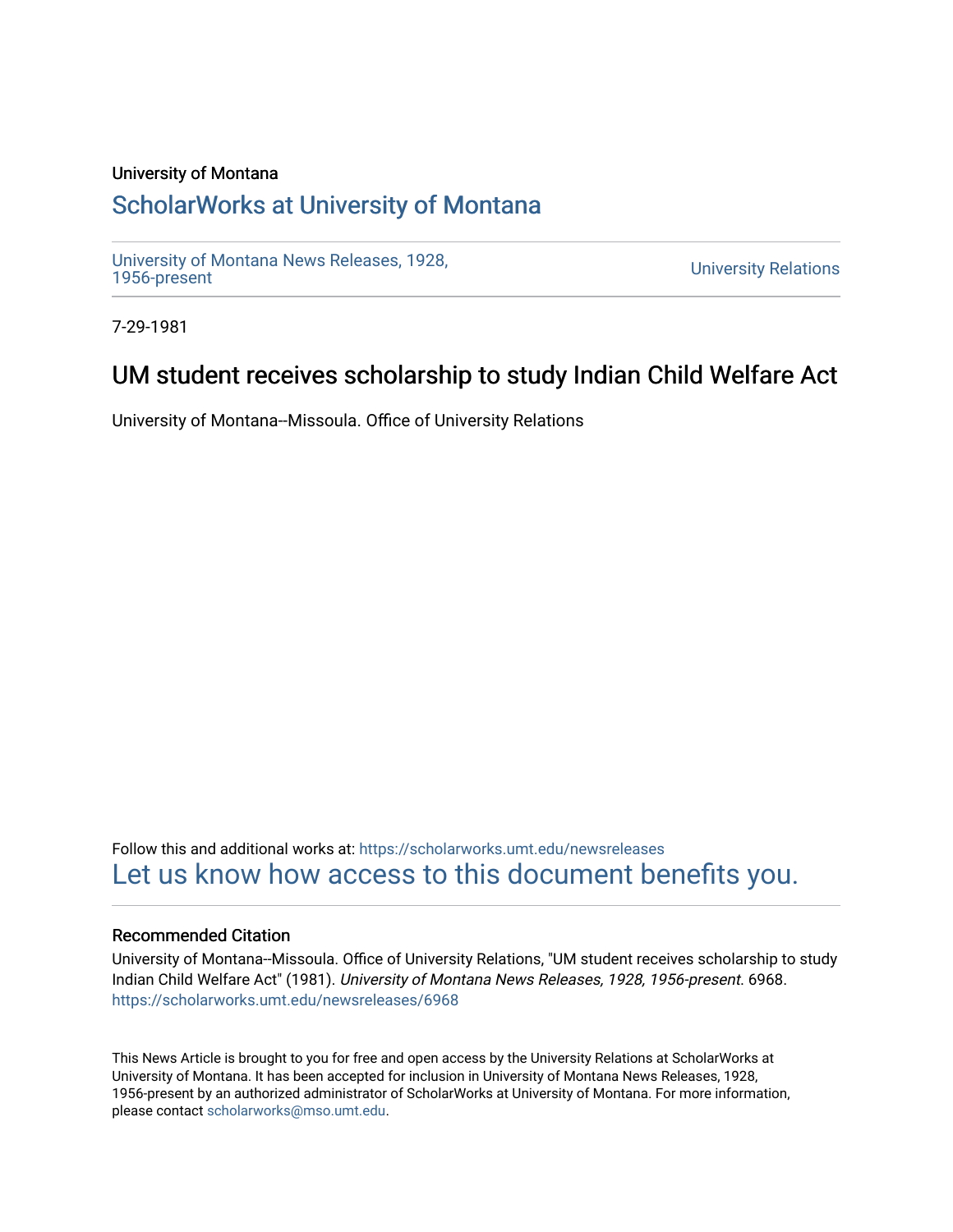

**(406) 243-2522 • University Hall • Missoula, Montana 59812**

MEDIA RELEASE **holmquist/jkk**

**7/29/81 local + ht + MIL**

**UM STUDENT RECEIVES SCHOLARSHIP TO STUDY INDIAN CHILD WELFARE ACT**

**MISSOULA--**

**The implementation of the federal 1978 Indian Child Welfare Act will be part of a study made by University of Montana senior** social work student Kenneth C. Sprott, of Castro Valley, Calif.

**Sprott received a \$1,000 Watkins Scholarship from the UM College of Arts and Sciences to make the study which will include the reasons for the law and an examination of the law itself.**

**According to Sprott, Congress enacted the legislation in response to the large numbers of Indian children who were being displaced from their natural families into institutions or homes which did not meet the social and cultural needs of the children due to culturally biased standards in child placement programs.**

**The new law, Sprott explained, was designed to promote the stability of Indian families, insuring that removal of children from their natural home occurred only when clearly warranted and that stringent placement standards were met. He added that the law also recognized the authority of tribal courts in child welfare cases.**

**Sprott said that he will research the implementation of the law in western Montana to determine what procedures agencies have developed for its enforcement; whether those procedures are adequate changes from past practices; and how affected families and officials have reacted to the programs.**

**(over)**